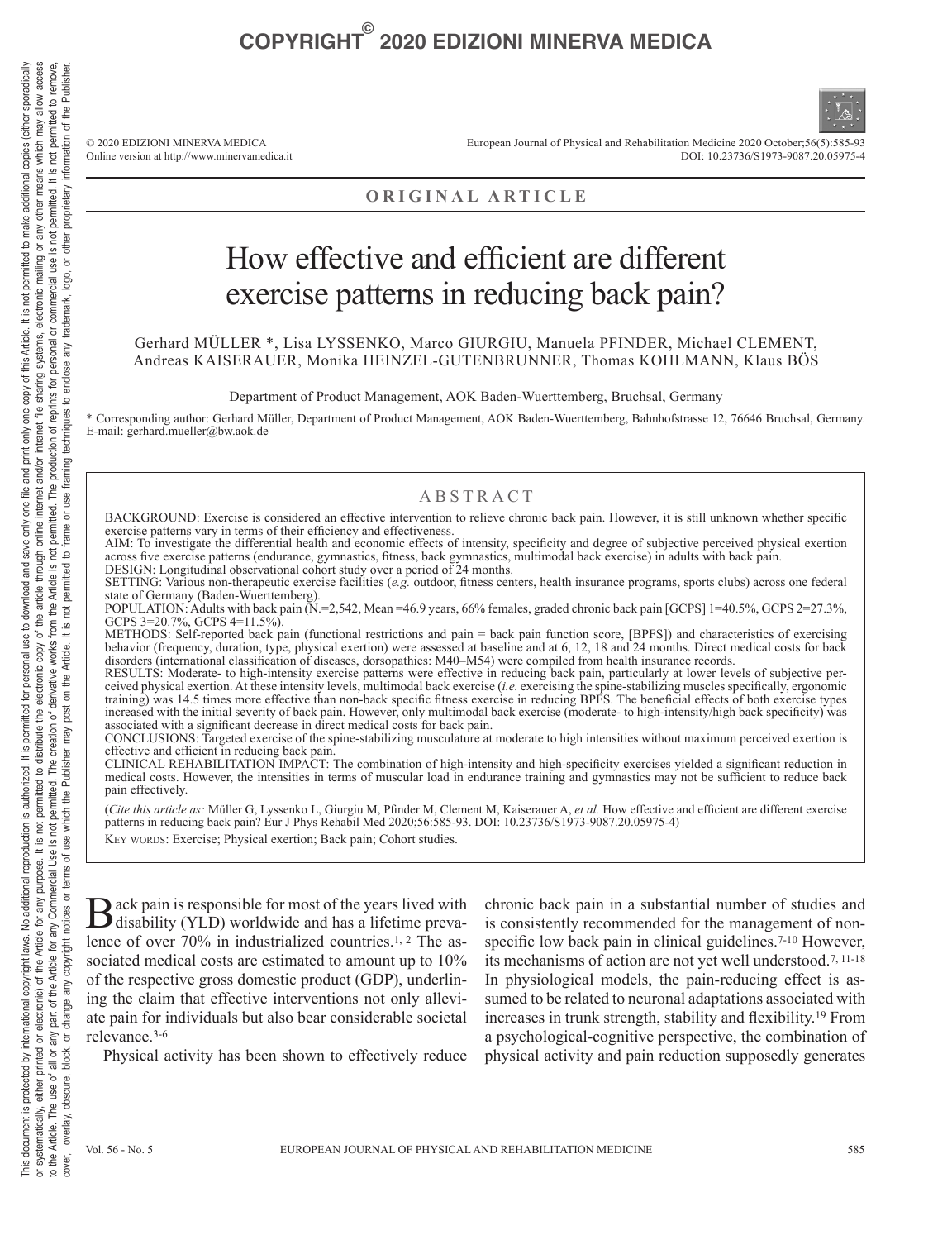a self-reinforcing upward spiral of improvements in selfefficacy beliefs, self-management behaviors, psychosocial functioning and overall well-being.8, 20 However, empirical results on the influence of type and intensity of exercise, as well as the subjective degree of perceived physical exertion (following Borg21assessment of physical exertion from any exertion at all up to maximum exertion on a scale from 0 to 10), are inconsistent, $8, 17-22$  and empirical evidence on the question of whether a movement-induced reduction in back pain affects direct medical costs is rather fragmentary.7, 9, 12, 23-25 Despite the double-digit number of systematic reviews published on the topic, there is no consensus on the relative effectiveness of different exercise patterns, and the question of which elements of an intervention are particularly decisive for the pain-reducing effect remains unanswered. Some authors, *e.g.* Haag *et al.*,26 argue that "there is still no evidence that anyone specific approach is the most favorable," while others emphasize particular exercise characteristics; for example, Smeets *et al*.18 concluded that "specific low back muscle strengthening exercises of sufficient intensity and frequency to fulfill the exercise physiology criteria show moderate evidence that they are more effective compared to less intensive exercises." This discrepancy seems to be affected by aspects such as the sample populations, experimental procedures and comparators in individual studies, which typically investigate a limited variety of exercise patterns in clinically homogenous sample populations. This approach has a rather paradoxical effect on the integration of evidence: systematic reviews/meta-analyses encounter high heterogeneity between samples and low comparability of exercise patterns.27

The primary aim of this investigation was to analyze the relative effectiveness and efficiency of different exercise patterns in reducing back pain. The structure of the German statutory health insurance system provides a convenient context for pragmatic research designs.28 Alongside the implementation of a specific program for back pain prevention across one federal state of Germany, we conducted a longitudinal observational study in a sociodemographically diverse sample including a wide variety of exercise patterns, ranging from specific medically indicated training of the spine-stabilizing musculature to incidental leisure time exercises. In this paper, we address the following questions: first, how effective are different exercise patterns in reducing back pain? Second, does the degree of subjective perceived physical exertion influence the effects? Third, how do these parameters impact the economic perspective?

#### **Materials and methods**

#### **Study design and sample**

The study was conducted as part of a nonrandomized multi-center evaluation trial on the effectiveness of a multimodal back exercise program compared to standard care for back pain, with assessments at baseline (t0) and after 6, 12, 18 and 24 months (t1, t2, t3, t4).29 The inclusion criteria were a minimum age of 16 years and the presence of back pain (graded chronic pain status [GCPS]>0). The only exclusion criterion was a medical contraindication to physical exercise. The study was approved by the ethical review committee at the University of Greifswald (ID 33/08).

Out of 4888 contacted study participants, 2920 insurance holders agreed to take part in the evaluation study, of which  $87\%$  (N.=2542) were included in the analyses presented here. Reasons for exclusion were the absence of back pain (GCPS=0; N.=114), missing data on the backpain function score ([BPFS]; N.=123) and missing data on medical costs (N.=141). Only the response rate for the questionnaires decreased with each assessment date (questionnaires data: t1 67%, t2 61%, t3 57%, t4 53%; cost data: t1-t4 100%) see Figure 1. The resulting data are nonexperimental data corresponding to the design of an observational cohort study. Participants are not grouped according to their type of exercise; each participant is included with his amount of training in each of the five categories (see outcome measures).

#### **Outcome measures**

Back pain was assessed with the German version of the Chronic Pain Grade questionnaire,<sup>30</sup> a standardized selfreport instrument, asking for pain intensity (3 items), pain-related functional impairment (3 items), the number of days on which pain was present (1 item) and impeded performance of routine daily activities (1 item). The original version recommends a categorization into five levels of GCPS:<sup>30</sup> no back pain, low pain intensity, high pain intensity, moderate functional impairment and severe functional impairment. However, the distinction between pain intensity and pain-related disability has been critically discussed.<sup>31</sup> A preliminary inspection of the data structure in our sample similarly revealed one single factor with an eigenvalue  $>1$  by means of an exploratory factor analysis. Consequently, we combined the scores for pain intensity and functioning items for a mean total score, which ranged from 0 to 10 (Back Pain Function Score, BPFS).32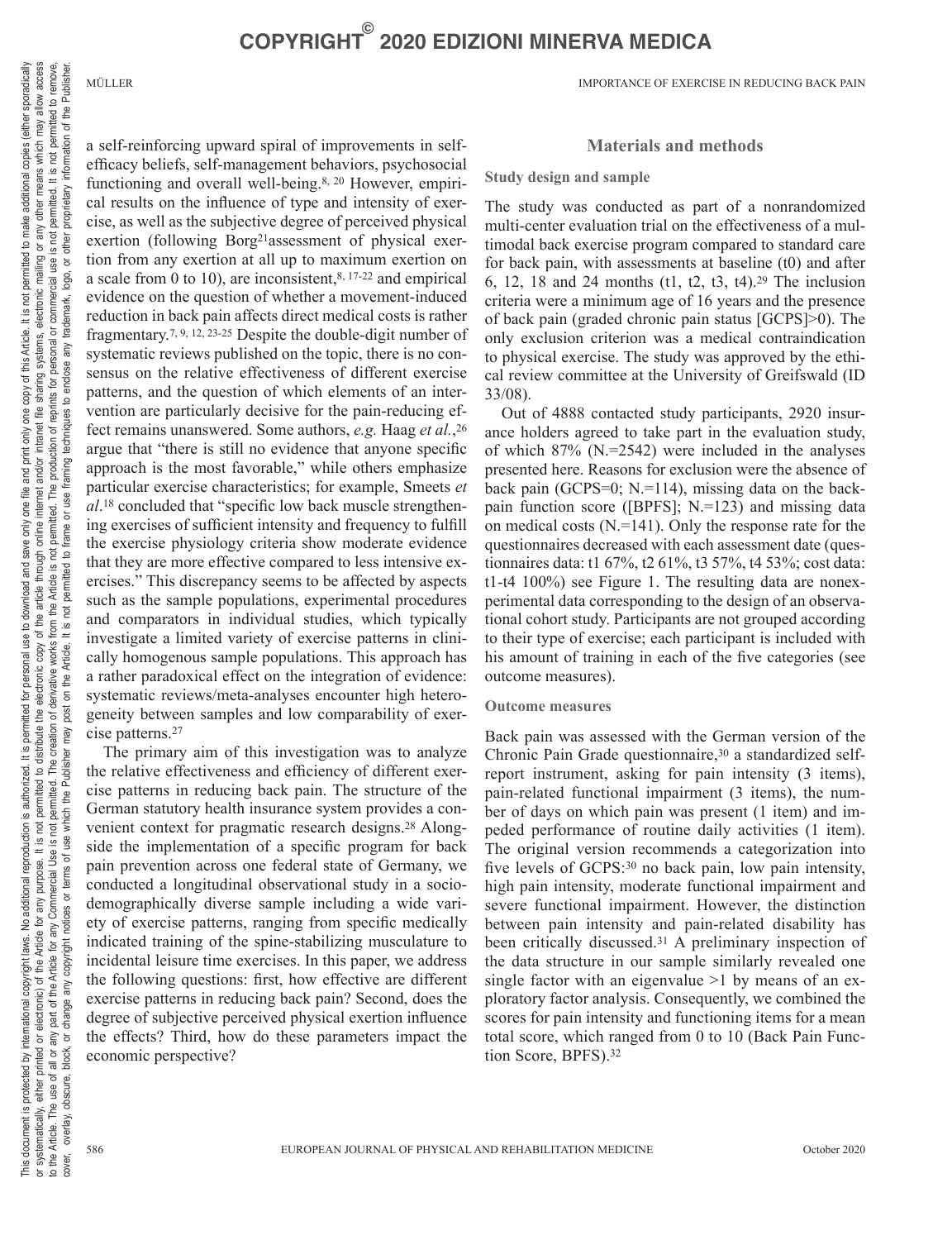IMPORTANCE OF EXERCISE IN REDUCING BACK PAIN MÜLLER



Figure 1.—Participant flowchart.

Exercise patterns were assessed *via* a list of different exercises (*e.g.* walking, biking, and an additional blank space for other sports, such as Thai Bo or aqua fitness), on which participants indicated the frequencies, durations and subjective perceived physical exertion levels of their activities during the six months preceding each assessment (following Borg21), regardless of whether an activity was performed with the explicit aim of reducing back pain. The participants reported within the questionnaire their individually performed exercise pattern. They were not assigned to a specific exercise pattern.

The type of exercise was defined by a two-step rating process. A team of experts first developed a categorical scheme with the predefined criteria intensity (*i.e.* muscular load; ratings based on load and velocity of movements: exercise that uses a heavier load and/or faster velocity have a greater exercise intensity<sup>33</sup>) and specificity of exercise (*i.e.* spine-stabilizing exercise) (Figure 2). Subsequently, each activity was assigned to one of the following categories:

• Endurance training: physical activities characterized by a low level of intensity and maintained over a prolonged period of time, often aimed at strengthening the cardiovascular system;



Figure 2.—Classification of exercise patterns.

• Gymnastics: exercises to improve agility, coordination and strength across body parts at a low to moderate level of intensity;

• Fitness: exercises similar to those above mentioned at a moderate to high level of intensity;

• Back gymnastics: exercises specifically designed to improve the strength and mobility of the spine-stabilizing musculature at a low to moderate level of intensity;

• Multimodal back exercise (MMBE): exercises comparable to those above mentioned and performed on specialized exercise equipment at a moderate to high level of intensity and combined with ergonomic exercises for everyday motor activities (sitting, standing, lifting loads).<sup>32</sup>

Cost data were compiled directly from the insurance fund records, thus representing the actual net costs per participant attributable to back pain as coded in the International Classification of Diseases (ICD-10; Chapter XIII: Diseases of the musculoskeletal system and connective tissue, M40-M54). Costs include in- and outpatient acute care as well as rehabilitative treatment, statutory sick leave benefits, medically prescribed supplementary treatments (*e.g.* hydrotherapy, electrotherapeutic physiotherapy, and massages), and medication for pain relief as classified in the German Pharmaceutical Atlas (*e.g.* antiphlogistic, antirheumatics, and muscle relaxants).34 Costs are expressed in euros and relate to a six-month time period preceding each assessment time point.

#### **Statistical analyses**

Hierarchical linear models (HLMs) with random intercepts were chosen to analyze the effects of exercise patterns on health and economic outcomes. In order to analyze the longitudinal data resulting from observing the participants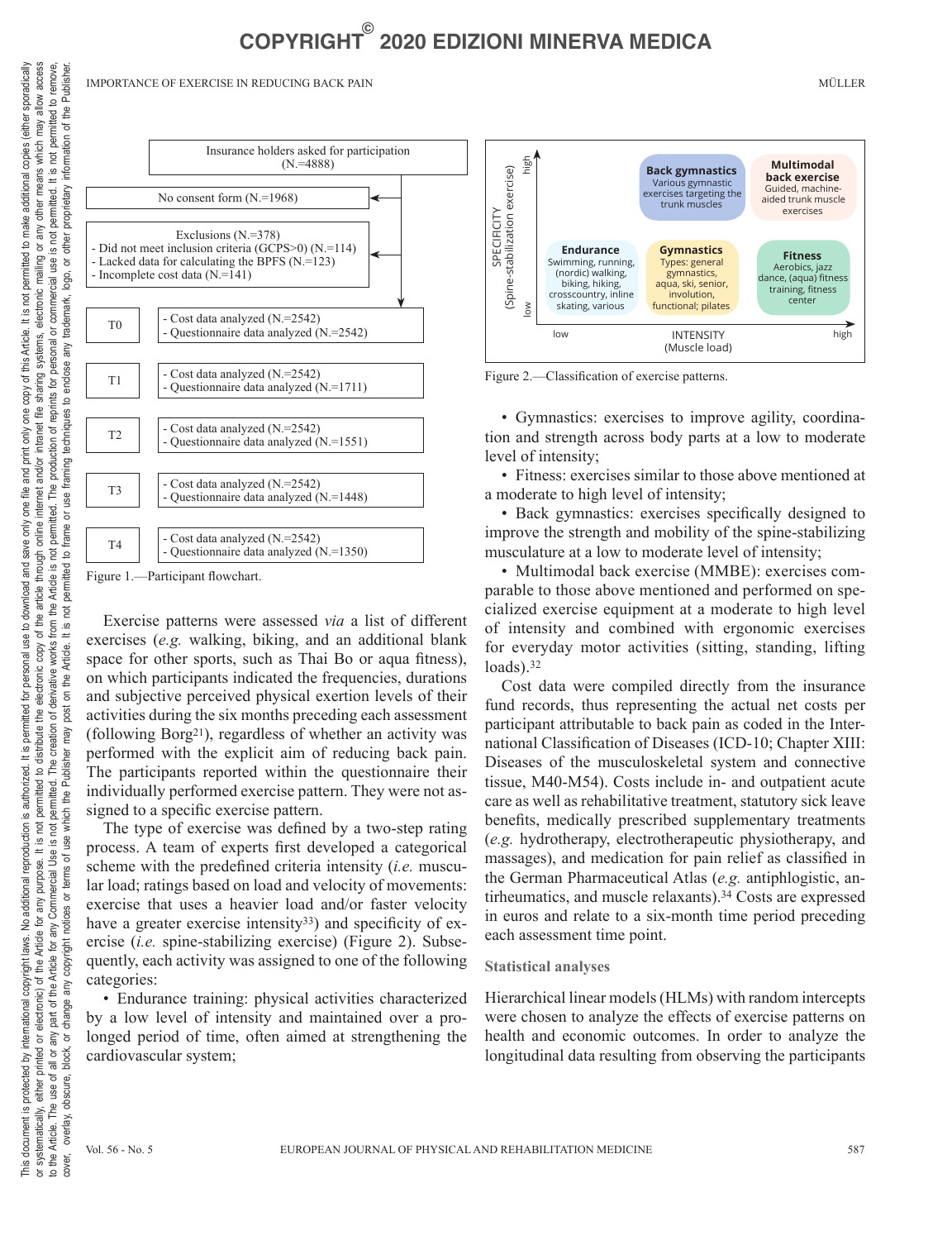of the Publisher

ion

repeatedly over time, HLMs also known as linear mixed models or multilevel models, are applied. They are an extension of linear regression, which is more flexible in several aspects. Unlike in the case of linear regression model, which requires independent observations, HLMs allow dependent residuals and allows the modeling of the covariance structure of the data. While in repeated measurements ANCOVAs, another model to analyze longitudinal data, only participants, who are observed at all occasions, can be included in the model and participants with even a single missing value are discarded or their missing values have to be imputed, in HLMs one or more of the occasions for measurement may be missing for participants and there is no need to impute missing values. HLMs are the method of choice for longitudinal studies,35 allowing the inclusion of cases with missing data. The nested data structure of the longitudinal data is addressed in two-level models, in which the repeated measures are viewed as a level (level 1) nested within the participants (level 2). Back pain (BPFS) and direct medical costs of back disorders were modelled as dependent variables. Participant characteristics and exercise patterns were included as independent variables: sex, age (centered), BPFS (t0), type of exercise, subjective perceived physical exertion (centered) and exercise volume for each assessment period (cumulated hours within a 6-month period). As the study is designed as an observational study, the participants reported within the questionnaire their individually performed exercise patterns and it can vary from measurement to measurement. They were not assigned to a specific exercise pattern. There are no groups defined by type of exercise (endurance exercise, etc.). The HLMs allow to estimate the effect of the amount of exercise patterns in the 5 categories on BPFS and medical costs, corrected for baseline measurements and demographic characteristics. We set the  $\alpha$ -level at P≤0.05. The statistical analyses were performed with IBM SPSS 24.

#### **Results**

In total, 2542 participants (66% females) were included in the analyses. Most participants had a middle level of education (80.5%), and their ages spanned a range of 17 to 83 years (Mean [M], Standard Deviation [SD], M=46.9;  $SD = 12.3$ ) (Table I). Mean direct medical costs in the six months preceding enrolment in the study was 204  $\epsilon$  $(SD=893 \epsilon)$ . At baseline, average back pain ratings on the chronic pain grade questionnaire were M=5.0 (SD=2.0) for intensity and M=3.4 (SD=2.3) for impairment of functioning, corresponding to a BPFS score of M=4.2 (SD=2.0).

For comparative purposes, the original scoring method is presented in Table I. Moreover, the values of specific pain items, functional items, employment status and sick days are included in Table I.

Across the study period, participants spent an average of 3193 minutes per 6-month period (123 minutes per week, SD=147) on exercises at a medium level of subjective perceived physical exertion (M=5.22; SD=1.97). Most of the total hours were spent on endurance training (67%), while moderate gymnastic exercises accounted for only 2% of the total exercise volume across participants (Table II).

#### **Health effects**

The relative effectiveness of different exercise patterns in reducing BPFS was examined in a two-level HLM with

Table I.—*Sample characteristics at baseline.*

| Age/sec                                                |      |        |
|--------------------------------------------------------|------|--------|
| Age $(M$ [SD] $)$                                      | 46.9 | (12.3) |
| Females (%)                                            | 66   |        |
| Employment status (%)                                  |      |        |
| Employed                                               | 69.9 |        |
| Pensioners                                             | 15.9 |        |
| Unemployed                                             | 4.1  |        |
| Family members without employment                      | 10.1 |        |
| Sick days past 12 mths                                 |      |        |
| Dorsopathies (M [SD])                                  | 6.9  | (24.3) |
| Overall (M [SD])                                       | 18.3 | (45.1) |
| Education $(\% )$                                      |      |        |
| Lower secondary (10 yrs.)                              | 17.3 |        |
| Upper secondary (13 yrs.)                              | 63.2 |        |
| Postsecondary (13+ yrs.)                               | 4.4  |        |
| Tertiary $(13 + yrs.)$                                 | 6.4  |        |
| Back pain (Chronic Pain Grade Questionnaire)           |      |        |
| Pain intensity (0-10) (M [SD])                         | 5    | (2)    |
| Pain right now                                         | 3.9  | (2.4)  |
| Pain as bad as could be                                | 6.4  | (2.4)  |
| Average pain                                           | 4.6  | (2.2)  |
| Impairment of functioning $(0-10)$ (M [SD])            | 3.4  | (2.3)  |
| Daily activities                                       | 3.4  | (2.4)  |
| Recreational, social and family activities             | 3.4  | (2.5)  |
| Work (including housework)                             | 3.5  | (2.5)  |
| BPFS (0-10) (M [SD])                                   | 4.2  | (2)    |
| Days in pain past 6 months (M [SD])                    | 76.1 | (64.5) |
| Days with pain-related disability past 6 mths (M [SD]) | 17.9 | (37.4) |
| GCPS $1$ $\left(\frac{9}{0}\right)$                    | 40.5 |        |
| GCPS $2$ $\left(\frac{9}{0}\right)$                    | 27.3 |        |
| GCPS $3$ $\frac{9}{6}$                                 | 20.7 |        |
| $GCPS 4$ (%)                                           | 11.5 |        |

M= Mean, SD= Standard deviation

Graded chronic pain status 1= low pain intensity Graded chronic pain status 1 for pain intensity<br>Graded chronic pain status 2= high pain intensity

Graded chronic pain status 2<sup>-</sup> mg<sub>1</sub> pain method,<br>Graded chronic pain status 3= moderate functional impairment

Graded chronic pain status 4= severe functional impairment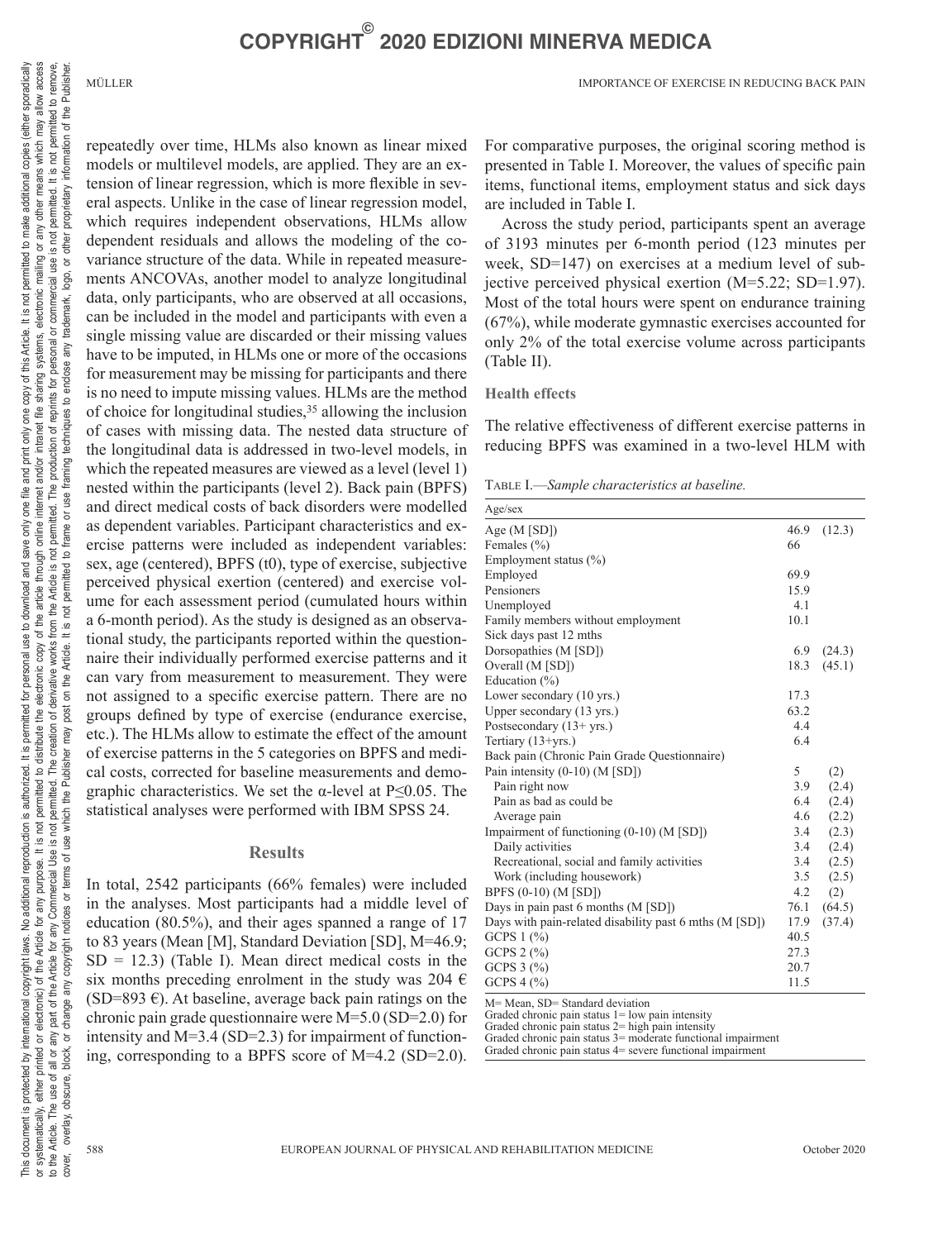| TABLE II.—Exercise volume per category and 6-month period. |  |
|------------------------------------------------------------|--|
|------------------------------------------------------------|--|

| Category                 | Time total (minutes) | SD    | $\frac{0}{0}$            |
|--------------------------|----------------------|-------|--------------------------|
| Endurance                | 2,131                | 3,024 | 67                       |
| Fitness                  | 419                  | 1,067 | 13                       |
| Back gymnastics          | 328                  | 695   | 10                       |
| Multimodal back exercise | 247                  | 307   | 8                        |
| Gymnastics               | 69                   | 236   | $\mathfrak{D}_{1}^{(1)}$ |
| Total                    | 3,193                | 3,831 | 100                      |

initial back pain, age and sex as control variables (Table III). Overall, the model explained 32% of the variance in self-reported pain (BPFS).

Only exercise categories requiring moderate to high levels of intensity/muscular load yielded significant painreducing effects (*i.e.*  $B_{MMBE}$ =-0.029, *t*=-30.0, P<0.001;  $B_{fit}$ ness=-0.002, *t=*-5.1, P<0.001) (Table III). The effect was stronger for MMBE than for fitness by a factor of 14.5  $(\beta_{MMBE}/\beta_{\text{fitness}})$ . In other words, an average participant exercising approximately 2 hrs per week for half a year (50 hrs) would experience a pain reduction of 1.43 points in the BPFS ( $\beta_{MMBE}$ <sup>\*</sup> 50 hrs) with MMBE and a pain reduction of 0.1 points with fitness exercises ( $\beta_{\text{fitness}}$ \* 50 hrs). Exercising at higher levels of subjective perceived exertion significantly increased back pain  $(\beta_{\text{excition}}=0.08, t=8.23)$ , P<0.001). Given the average degree of exertion (M=5.22; SD=1.97), an increase/decrease by one standard deviation would be associated with an increase/decrease in back pain of 0.16 points in the BPFS ( $SD_{\text{exention}}$ <sup>\*</sup>  $B_{\text{exention}}$ ). The effects of MMBE, fitness and physical exertion increased with the level of initial back pain (Table III).

Among the participant baseline characteristics, initial back pain and the age of the participants significantly moderated the effects of the exercise patterns. A higher

Table III.—*Results from the hierarchical linear model for BPFS.*



Figure 3.—Effectiveness for the upper and lower tertiles of subjective perceived physical exertion. aLeft-hand side: participants with high initial back pain (BPFS $_{t0}$ >5.2); btertiles of subjective perceived physical exertion; low:  $\leq 4.6$ ,  $4.6 < \text{medium} \leq 6.0$ , high  $> 6.0$ ; cright-hand side: participants with low initial back pain (BPFS<sub>t0</sub><3.3).

level of initial pain by one point on the BPFS (rating scale 0-10) augmented the pain-reducing effect of moderate- to high-intensity exercises and exacerbated the disadvantage of exercising at high physical exertion levels by a factor of 0.8 (Figure 3). The effect of age was less pronounced than the effect of initial back pain, lowering the pain-reducing effects for older participants by 0.1 points/BPFS per 10 years in age difference (Table III).

#### **Economic effects**

In the two-level HLM on economic effects, only MMBE was significantly associated with a cost reduction  $(\beta_{MMBE}=-1.72, t=-3.6, P=-0.001)$ . The effect of cost reduction through MMBE increased slightly with the level of back pain ( $\beta_{\text{BPFS 10*MMBE}}$ =-0.66, t=-2.7, P=0.008) (Table IV). Thus, an average exercise volume reduced medical costs by 86  $\in$  ( $\beta_{\text{MMBE}}$ <sup>\*</sup> 50 hrs), which is a reduction of 42% compared to the baseline costs (m<sub>t0</sub> = 204  $\epsilon$ ). Initial back pain and sex significantly moderated this effect.

|                           |               | <b>SE</b> | $t$ -value | P       | Confidence interval 95% |             |
|---------------------------|---------------|-----------|------------|---------|-------------------------|-------------|
|                           | ß-coefficient |           |            |         | Lower bound             | Upper bound |
| Constant term             | 3.91803       | 0.03469   | 112.946    | < 0.001 | 3.85002                 | 3.98605     |
| Age                       | 0.01065       | 0.00202   | 5.261      | < 0.001 | 0.00668                 | 0.01462     |
| $Sex (male=1)$            | $-0.00003$    | 0.05133   | $-0.001$   | 0.999   | $-0.10069$              | 0.10062     |
| Physical exertion         | 0.07985       | 0.00970   | 8.231      | < 0.001 | 0.06083                 | 0.09887     |
| Multimodal back exercise  | $-0.02866$    | 0.00095   | $-30.047$  | < 0.001 | $-0.03053$              | $-0.02679$  |
| Endurance                 | $-0.00025$    | 0.00014   | $-1.877$   | 0.061   | $-0.00052$              | 0.00001     |
| Fitness                   | $-0.00197$    | 0.00039   | $-5.109$   | < 0.001 | $-0.00273$              | $-0.00122$  |
| Gymnastics                | $-0.00058$    | 0.00146   | $-0.398$   | 0.691   | $-0.00343$              | 0.00227     |
| Back gymnastics           | 0.00065       | 0.00062   | 1.048      | 0.295   | $-0.00057$              | 0.00187     |
| BPFS t <sub>0</sub>       | 0.83987       | 0.01425   | 58.934     | < 0.001 | 0.81193                 | 0.86781     |
| BPFS t0*physical exertion | 0.02631       | 0.00465   | 5.661      | < 0.001 | 0.01720                 | 0.03542     |
| <b>BPFS t0*MMBE</b>       | $-0.00918$    | 0.00050   | $-18.422$  | < 0.001 | $-0.01016$              | $-0.00820$  |
| BPFS t0*fitness           | $-0.00058$    | 0.00016   | $-3.631$   | < 0.001 | $-0.00089$              | $-0.00026$  |

This document is protected by international copyright laws. No additional reproduction is authorized. It is permitted for personal use of download and save only one file and print only one copy of this Artide. It is not pe This document is protected by international copyright laws. No additional is authorized. It is permitted for personal use of dominational spacing the interational copyright laws. No additional reproduction is authorized it

on the Article. It is not permitted to t

post

any part of the Article for any Commercial Use is not permitted. The creation of derivative works from the Article is not

change any copyright notices or terms of use which the Publisher may

block, or

to the Article. The use of all or overlay, obscure,

cover.

not permitted to remove

permitted. The production of reprints for personal or commercial use is not permitted. It is

trademark,

enclose any ءِ

frame or use framing techniques

logo, or other proprietary information of the Publisher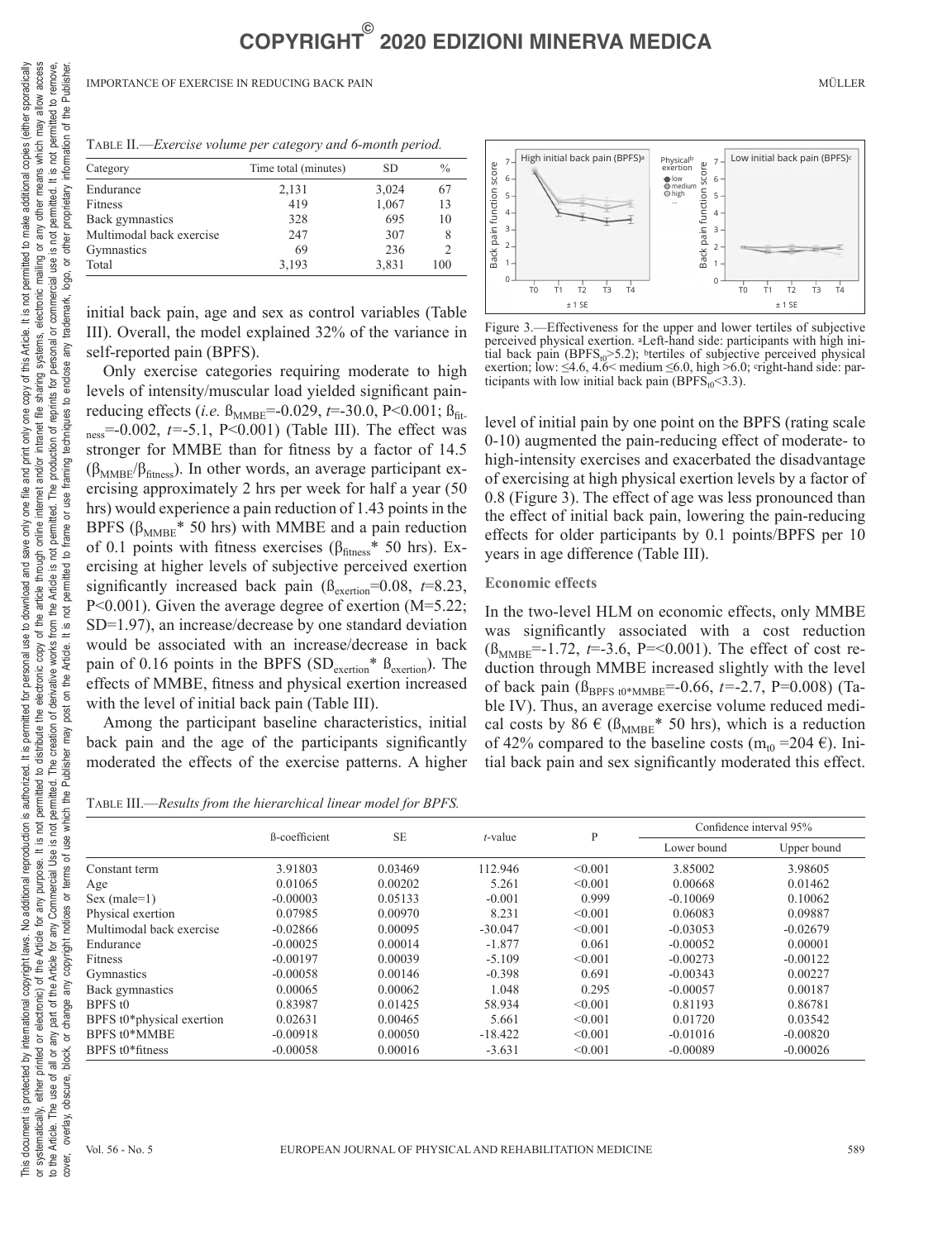MÜLLER IMPORTANCE OF EXERCISE IN REDUCING BACK PAIN

| TABLE IV.—Results from the hierarchical linear model for direct medical costs for back disorders. |  |  |
|---------------------------------------------------------------------------------------------------|--|--|
|---------------------------------------------------------------------------------------------------|--|--|

|                           | ß-coefficient | <b>SE</b> | t-value  | P       | Confidence interval 95% |             |
|---------------------------|---------------|-----------|----------|---------|-------------------------|-------------|
|                           |               |           |          |         | Lower bound             | Upper bound |
| Constant term             | 161.10        | 16.19     | 9.949    | < 0.001 | 129.35                  | 192.85      |
| Age                       | 0.29          | 0.86      | 0.331    | 0.741   | $-1.41$                 | 1.98        |
| $Sex (male=1)$            | 71.64         | 21.73     | 3.297    | 0.001   | 29.02                   | 114.25      |
| Physical exertion         | $-7.71$       | 4.92      | $-1.565$ | 0.118   | $-17.36$                | 1.95        |
| Multimodal back exercise  | $-1.72$       | 0.48      | $-3.602$ | < 0.001 | $-2.65$                 | $-0.78$     |
| Endurance                 | $-0.05$       | 0.06      | $-0.839$ | 0.402   | $-0.18$                 | 0.07        |
| Fitness                   | 0.03          | 0.18      | 0.186    | 0.852   | $-0.32$                 | 0.39        |
| Gymnastics                | 0.35          | 0.67      | 0.521    | 0.602   | $-0.97$                 | 1.67        |
| Back gymnastics           | $-0.05$       | 0.28      | $-0.159$ | 0.873   | $-0.60$                 | 0.51        |
| BPFS t <sub>0</sub>       | 58.24         | 6.54      | 8.903    | < 0.001 | 45.41                   | 71.07       |
| BPFS t0*physical exertion | $-2.29$       | 2.35      | $-0.973$ | 0.331   | $-6.90$                 | 2.32        |
| BPFS t0*MMBE              | $-0.66$       | 0.25      | $-2.661$ | 0.008   | $-0.60$                 | 0.51        |
| BPFS t0*fitness           | $-0.09$       | 0.07      | $-1.208$ | 0.227   | $-0.60$                 | 0.51        |

Cost reduction was more pronounced in male participants than in female participants ( $\beta_{\text{sex}}$ =71.6,  $t$  = 3.3, P=0.001) and in those with higher levels of initial back pain than those with lower levels of initial back pain  $(\beta_{BPFSt0} = 58.2,$ *t*=8.9, P<0.001). Overall, the model explained 33% of the variance in direct medical costs.

#### **Discussion**

The present study examined how intensity, specificity, and subjective perceived physical exertion influence the effects of exercise on pain reduction and medical costs in adults with back pain, based on data from a 24-month observational cohort study with a large, heterogeneous community sample. The results indicate that only exercise patterns with a moderate to high intensity in terms of muscular load significantly reduced pain, *i.e.* fitness training and MMBE, whereas exercise patterns requiring less muscular effort, such as endurance training, gymnastics and back gymnastics, did not yield significant effects. The effectiveness of exercises with moderate to high intensities was multiplied by a factor of 14.5 when the spine-stabilizing musculature was targeted. Only this combination of intensity and specificity, as applied in the MMBE program, significantly reduced direct medical costs for back disorders. The analyses were controlled for sex, age and initial back pain.

These results add to the empirical evidence that a minimum threshold of exercise intensity must be exceeded to reduce back pain effectively.12, 36-39 From a physiological perspective, the relative advantage of specific training is a logical consequence of this effect; exercises of high intensity elicit large muscle activations, which in turn stimulate the neural and physiological adaptations associated with improved functionality and strength of the targeted musculature (crosssectional enlargement).<sup>40</sup> Strengthening the spine-stabilizing musculature may thus counteract any disturbances in muscle activation patterns, weakness and fatigability inducing and/ or resulting from the experience of back pain.12, 41-44

An unexpected finding was that although exercising at a higher intensity was more effective, higher subjective perceived physical exertion levels during the exercise sessions intensified back pain. This ostensible contradiction might be explained by a combination of physiological and psychological effects. The physiological overload aligned with maximum exertion not only harbors the risk of damage but also leads to sensations that might be perceived as gratifying in the context of strength training but often fuel the fear of pain in rehabilitation patients.45 In implementing an exercise regimen for preventive or clinical purposes, the general aim should be attaining optimal rather than maximum results.46 For individuals with back pain in particular, the experience of painless physical activity is assumed to positively change beliefs, attitudes, and coping mechanisms.47-49 In addition, exercising with high levels of intensity might enable the feeling of having mastered a challenge and thus reduce avoidance behaviors in the future. However, not only fear avoidance beliefs lead to physical inactivity. There are further internal and external barriers for physical activity. The most common internal barriers for middle-aged people were "too tired," "already active enough," "do not know how to do it" and "too lazy," while those for elderly people were "too tired," "lack of motivation" and "already active enough".50 However, compared to the fear avoidance beliefs these barriers might be of minor relevance for back pain patients.

In the cost-efficient analysis of our data, only the MMBE program yielded a significant reduction in direct medical costs for back disorders. On the other hand, fitness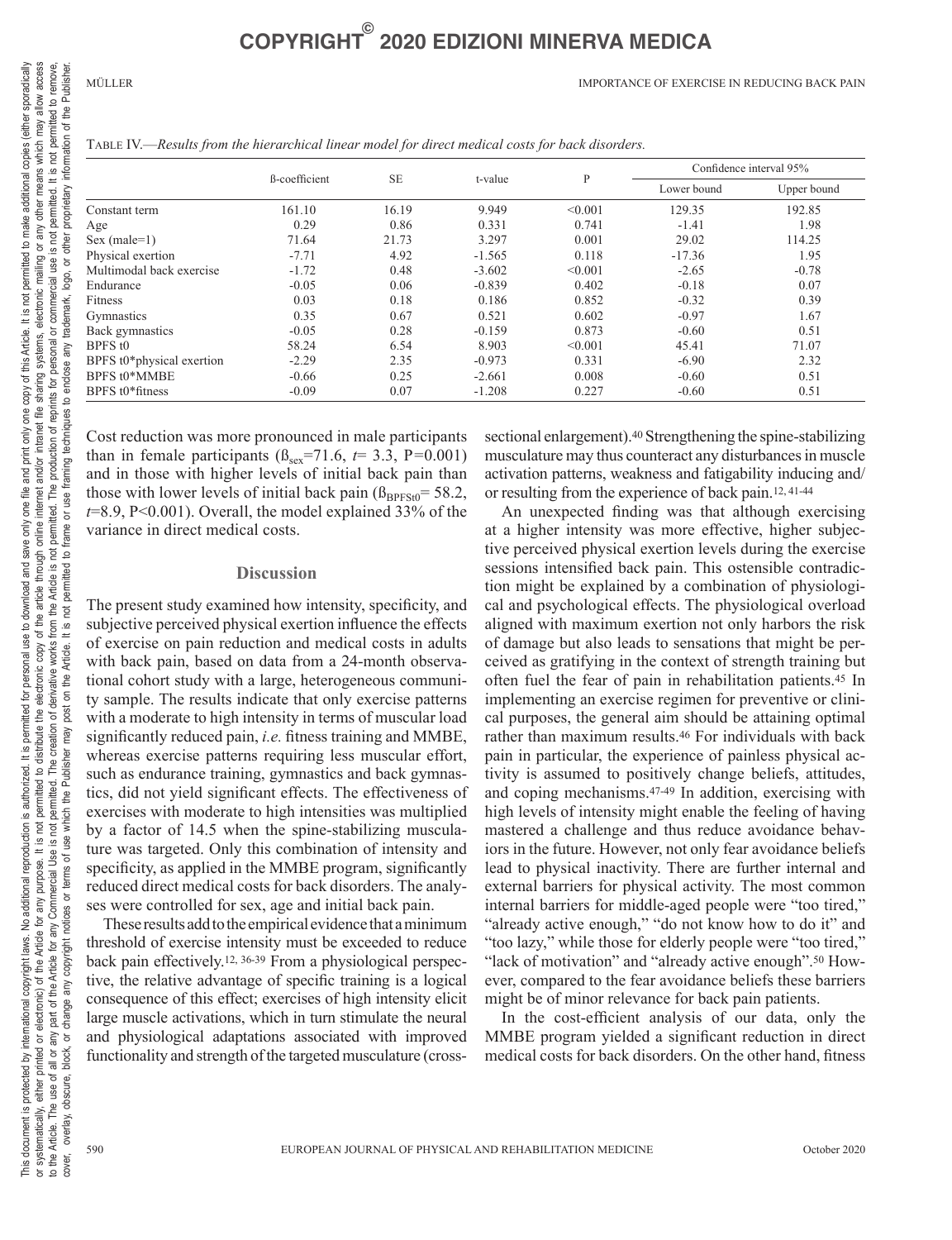IMPORTANCE OF EXERCISE IN REDUCING BACK PAIN MÜLLER

training, *i.e.* exercises of high intensity but low specificity, significantly reduced back pain but did not reduce costs. To our knowledge, none of the previous studies compare the efficiency of different exercise patterns.24, 25 The most recent meta-analysis cautiously concludes that "there is inconsistent and heterogeneous evidence, although, exercise therapy may be a cost-effective intervention compared with usual care for chronic low back pain " (page  $180$ ).<sup>24, 25</sup> Our data potentially indicate that a critical threshold for health effects must be crossed before economic effects can be achieved.51

#### **Limitations of the study**

The main source of limitation is the focus of the original trial, which evaluated the multimodal back exercise program compared with standard back pain care.<sup>29</sup> The sample characteristics limit the external validity of the study, because the population was of insurance holders.

It has advantages and disadvantages to observe study participants' exercising behavior under almost natural conditions, which means specific combinations of exercise patterns per participant. The disadvantage is, that this kind of model does not enable pointing out exercise effects of single times of measurement. This is done frequently in comparison of groups. The advantage of the HLM is the consideration of all exercise patterns and their effects on the BPFS under natural conditions. Thus, we can show the effect of a specific exercise pattern per hour of exercise. In our study we only considered the first two domains out of the six core domains:<sup>52</sup> 1) pain; 2) physical functioning; 3) emotional functioning; 4) participant ratings of improvement and satisfaction with treatment; 5) symptoms and adverse events; and 6) participant disposition. Accordingly, the interpretation of results limited.

While the intensity of the multimodal back exercises was based on one-repetition maximum [% 1 RM] on different machine-aided trunk exercises, expert ratings were used to categorize the other exercise pattern categories. Thus, no objective statements regarding the intensity and specificity of the different categories can be provided. Particularly with regard to policy implications of the costefficacy analysis, our results should be replicated with a stronger monitoring of the other exercise patterns to rule out potential biases in these analyses, *e.g.* scheduling, guidance or motivational support.

The relationship between exercise intensity and subjective perceived physical exertion in our results emphasizes an important topic for future research. In general, a primarily linear relationship between subjective perceived physical exertion and objective physical load (*i.e.* intensity of exercise) is assumed.<sup>21</sup> However, this relationship has been shown to be influenced by psychological, social and contextual factors, all of which might influence the perception of physical exertion in individuals with chronic back pain.53, 54 Interestingly, in a parallel analysis of the data presented in this article, the number of training sessions was more relevant for back pain reduction than were increases in physical performance.<sup>32</sup> A more comprehensive understanding of the complex interaction between physiological and psychological mechanisms may be valuable in improving exercise interventions for back pain. For example, it may be conceivable to give corrective feedback and/or adjust exercises based on combined information about subjective perceived physical exertion and objective load, thus increasing the effectiveness of exercises.

#### **Conclusions**

In conclusion, this study indicates that a certain intensity of exercise is an essential prerequisite for back pain reduction, which is most effectively achieved when the spinestabilizing musculature is targeted and the level of subjective perceived physical exertion is not exceedingly high. The intensities in terms of muscular load in endurance training and gymnastics may not be sufficient to reduce back pain effectively. Only the combination of high-intensity and high-specificity exercises yielded a significant reduction in medical costs. More research is needed to disentangle the physiological and psychological mechanisms of action involved in these differential effects of exercise patterns.

#### **References**

**1.** Andersson GB. Epidemiological features of chronic low-back pain. Lancet 1999;354:581–5.

**2.** Vos T, Barber RM, Bell B, *et al.*; Global Burden of Disease Study 2013 Collaborators. Global, regional, and national incidence, prevalence, and years lived with disability for 301 acute and chronic diseases and injuries in 188 countries, 1990-2013: a systematic analysis for the Global Burden of Disease Study 2013. Lancet 2015;386:743–800.

**3.** Manchikanti L, Singh V, Datta S, Cohen SP, Hirsch JA; American Society of Interventional Pain Physicians. Comprehensive review of epidemiology, scope, and impact of spinal pain. Pain Physician 2009;12:E35–70.

**4.** Martin BI, Deyo RA, Mirza SK, Turner JA, Comstock BA, Hollingworth W, *et al.* Expenditures and health status among adults with back and neck problems. JAMA 2008;299:656–64.

**5.** Breivik H, Eisenberg E, O'Brien T; OPENMinds. The individual and societal burden of chronic pain in Europe: the case for strategic prioritisation and action to improve knowledge and availability of appropriate care. BMC Public Health 2013;13:1229.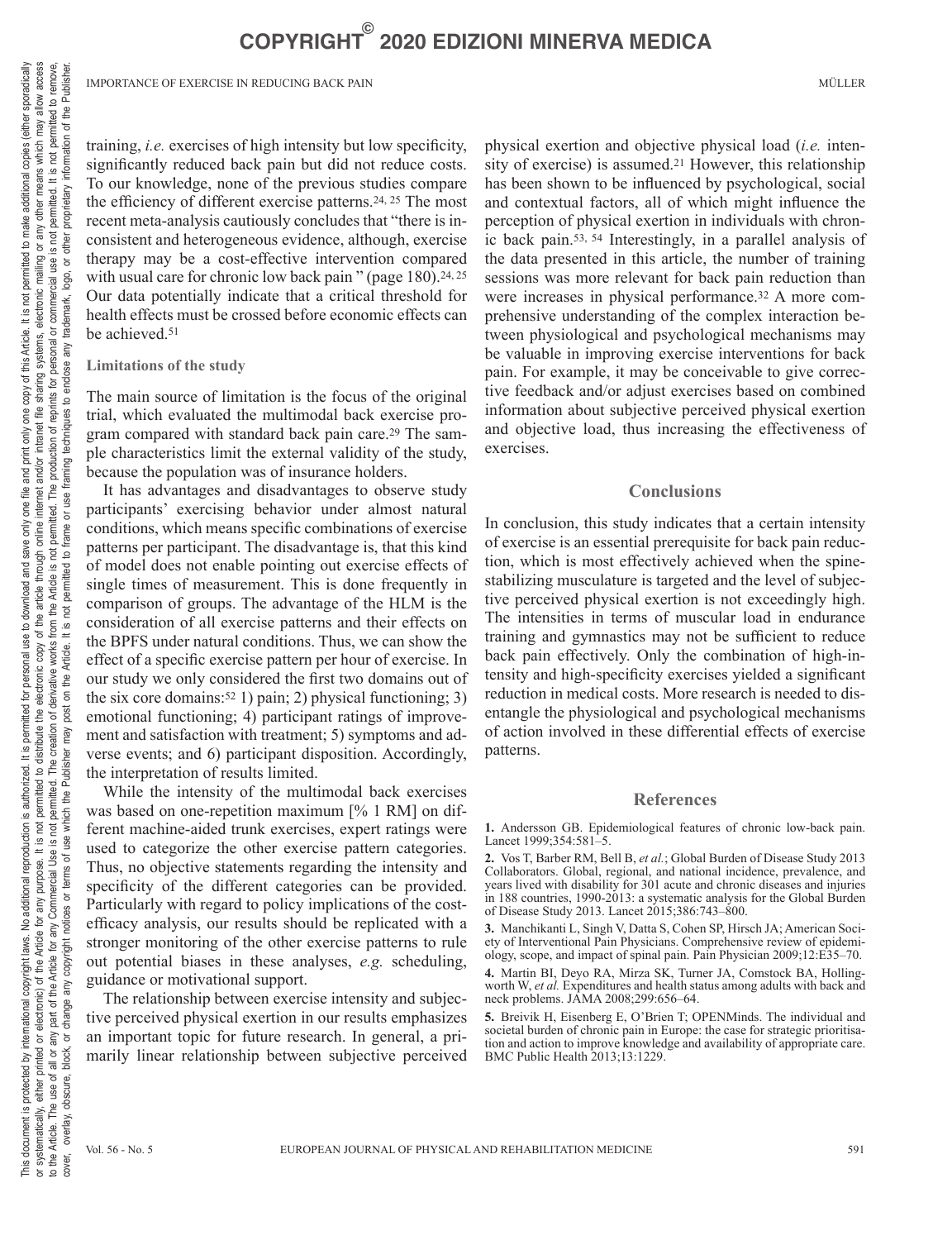or any other means which may allow access<br>is not permitted. It is not permitted to remove,

the Publisher

đ  $\overline{5}$ informa<sup>®</sup>

proprietary

other use is r permitted

 $\overline{\sigma}$ ogo,

for personal or commercial trademark,

endose any

 $\overline{\mathbf{e}}$ 

techniques

framing ise  $\overline{\sigma}$ rame

sporadically

to make additional copies (either

**6.** Wenig Christina M, Schmidt Carsten O, Kohlmann T. Schweikert Bernd. Costs of back pain in Germany. Eur J Pain 2009;13:280–6.

**7.** Hayden JA, van Tulder MW, Malmivaara A, Koes BW. Exercise therapy for treatment of non-specific low back pain. Cochrane Database Syst Rev 2005;(3):CD000335.

**8.** Geneen LJ, Moore RA, Clarke C, Martin D, Colvin LA, Smith BH. Physical activity and exercise for chronic pain in adults: an overview of Cochrane Reviews. Cochrane Database Syst Rev 2017;1:CD011279.

**9.** Steffens D, Maher CG, Pereira LS, Stevens ML, Oliveira VC, Chapple M, *et al.* Prevention of low back pain: A systematic review and metaanalysis. JAMA Intern Med 2016;176:199–208.

**10.** Oliveira CB, Maher CG, Pinto RZ, Traeger AC, Lin CC, Chenot JF, *et al.* Clinical practice guidelines for the management of non-spe-JF, *et al.* Clinical practice guidelines for the management of non-specific low back pain in primary care: an updated overview. Eur Spine J 2018;27:2791–803.

**11.** Henchoz Y, Pinget C, Wasserfallen JB, Paillex R, de Goumoëns P, Norberg M, *et al.* Cost-utility analysis of a three-month exercise programme vs usual care following multidisciplinary rehabilitation for chronic low back pain. J Rehabil Med 2010;42:846–52.

**12.** Searle A, Spink M, Ho A, Chuter V. Exercise interventions for the treatment of chronic low back pain: a systematic review and meta-analysis of randomised controlled trials. Clin Rehabil 2015;29:1155–67.

**13.** Mayer J, Mooney V, Dagenais S. Evidence-informed management of chronic low back pain with lumbar extensor strengthening exercises. Spine J 2008;8:96-113.

**14.** Burton AK, Balagué F, Cardon G, Eriksen HR, Henrotin Y, Lahad A, *et al.*; COST B13 Working Group on European Guidelines for Prevention in Low Back Pain. How to prevent low back pain. Best Pract Res Clin Rheumatol 2005;19:541–55.

**15.** Gordon R, Bloxham S. A systematic review of the effects of exercise and physical activity on non-specific chronic low back pain. Healthcare (Basel) 2016;4:22.

**16.** Henchoz Y, Kai-Lik So A. Exercise and nonspecific low back pain: a literature review. Joint Bone Spine 2008;75:533-9.

**17.** Airaksinen O, Brox JI, Cedraschi C, Hildebrandt J, Klaber-Moffett J, Kovacs F, *et al.*; COST B13 Working Group on Guidelines for Chronic Low Back Pain. Chapter 4. European guidelines for the management of chronic nonspecific low back pain. Eur Spine J 2006;15(Suppl 2):S192–300.

**18.** Smeets RJ, Wade D, Hidding A, Van Leeuwen PJ, Vlaeyen JW, Knottnerus JA. The association of physical deconditioning and chronic low back pain: a hypothesis-oriented systematic review. Disabil Rehabil 2006;28:673–93.

**19.** Rainville J, Hartigan C, Martinez E, Limke J, Jouve C, Finno M. Exercise as a treatment for chronic low back pain. Spine J 2004;4:106–15.

**20.** Linton SJ, van Tulder MW. Preventive interventions for back and neck pain problems: what is the evidence? Spine 2001;26:778–87.

**21.** Borg G. Borg's perceived exertion and pain scales. Champaign, IL: Human kinetics; 1998.

**22.** Heneweer H, Vanhees L, Picavet HS. Physical activity and low back pain: a U-shaped relation? Pain 2009;143:21–5.

**23.** Hayden JA, van Tulder MW, Tomlinson G. Systematic review: strategies for using exercise therapy to improve outcomes in chronic low back pain. Ann Intern Med 2005;142:776–85.

**24.** van der Roer. Nicole, Goossens ME, Evers SM, van Tulder, Maurits W. What is the most cost-effective treatment for patients with low back pain? A systematic review. Best Pract Res Clin Rheumatol 2005;19:671–84.

**25.** Miyamoto GC, Lin CC, Cabral CM, van Dongen JM, van Tulder MW. Cost-effectiveness of exercise therapy in the treatment of non-specific neck pain and low back pain: a systematic review with meta-analysis. Br J Sports Med 2019;53:172–81.

**26.** Haag T, Beck H, Korthals I, Handel M, Schneider C. The evidence of physical activity and training for the therapy of chronic non-specific back pain. Dtsch Z Sportmed 2018;2018:255.

**27.** Demoulin C. Low back pain-related meta-analysis: caution is needed when interpreting published research results. WJMA 2015;3:93.

**28.** Patsopoulos NA. A pragmatic view on pragmatic trials. Dialogues Clin Neurosci 2011;13:217–24.

**29.** Müller G, Pfinder M, Clement M, Kaiserauer A, Deis G, Waber T, *et al.* Therapeutic and economic effects of multimodal back exercise: A controlled multicentre study. J Rehabil Med 2019;51:61–70.

**30.** Von Korff M, Ormel J, Keefe FJ, Dworkin SF. Grading the severity of chronic pain. Pain 1992;50:133–49.

**31.** Schmidt CO, Raspe H, Kohlmann T. Graded back pain revisited - do latent variable models change our understanding of severe back pain in the general population? Pain 2010;149:50–6.

**32.** Müller G, Pfinder M, Lyssenko L, *et al.* Welche Bedeutung haben physische Leistungssteigerungen, Alter, Geschlecht und Trainingsumfang für die Wirksamkeit eines Rückentrainings? Schmerz 2019;33:1–8.

**33.** Fry AC. The role of resistance exercise intensity on muscle fibre adaptations. Sports Med 2004;34:663–79.

**34.** Häussler B, Höer A, Hempel E. Arzneimittel-Atlas 2014: Der Arzneimittelverbrauch in der GKV.Berlin: Springer-Verlag; 2015.

**35.** Verbeke G, Molenberghs G. Linear mixed models for longitudinal data. Berlin: Springer Science & Business Media; 2009.

**36.** Sculco AD, Paup DC, Fernhall B, Sculco MJ. Effects of aerobic exercise on low back pain patients in treatment. Spine J 2001;1:95–101.

**37.** Wormgoor ME, Indahl A, van Tulder MW, Kemper HC. The impact of aerobic fitness on functioning in chronic back pain. Eur Spine J 2008;17:475–83.

**38.** Cuesta-Vargas AI, García-Romero JC, Arroyo-Morales M, Diego-Acosta ÁM, Daly DJ. Exercise, manual therapy, and education with or without high-intensity deep-water running for nonspecific chronic low back pain: a pragmatic randomized controlled trial. Am J Phys Med Rehabil  $2011; 90: 526 - 34$ , quiz  $535 - 8$ .

**39.** Oldervoll LM, Rø M, Zwart JA, Svebak S. Comparison of two physical exercise programs for the early intervention of pain in the neck, shoulders and lower back in female hospital staff. J Rehabil Med 2001;33:156–61.

**40.** Mangine GT, Hoffman JR, Gonzalez AM, Townsend JR, Wells AJ, Jajtner AR, *et al.* The effect of training volume and intensity on improvements in muscular strength and size in resistance-trained men. Physiol Rep 2015;3:e12472.

**41.** Mooney V, Gulick J, Perlman M, Levy D, Pozos R, Leggett S, *et al.* Relationships between myoelectric activity, strength, and MRI of lumbar extensor muscles in back pain patients and normal subjects. J Spinal Disord 1997;10:348–56.

**42.** Kumar S, Dufresne RM, Van Schoor T. Human trunk strength profile in flexion and extension. Spine 1995;20:160–8.

**43.** Andersen LL, Andersen CH, Skotte JH, Suetta C, Søgaard K, Saltin B, *et al.* High-intensity strength training improves function of chronically painful muscles: case-control and RCT studies. BioMed Res Int 2014;2014:187324.

**44.** Kankaanpää M, Taimela S, Laaksonen D, Hänninen O, Airaksinen O. Back and hip extensor fatigability in chronic low back pain patients and controls. Arch Phys Med Rehabil 1998;79:412–7. German.

**45.** Mannion AF, Dvorak J, Taimela S, Müntener M. [Increase in strength after active therapy in chronic low back pain (CLBP) patients: muscular adaptations and clinical relevance]. Schmerz 2001;15:468–73.

**46.** McGill SM. Low back exercises: evidence for improving exercise regimens. Phys Ther 1998;78:754–65.

**47.** Steiger F, Wirth B, de Bruin ED, Mannion AF. Is a positive clinical outcome after exercise therapy for chronic non-specific low back pain contingent upon a corresponding improvement in the targeted aspect(s) of performance? A systematic review. Eur Spine J 2012;21:575–98.

**48.** Balagué F, Mannion AF, Pellisé F, Cedraschi C. Non-specific low back pain. Lancet 2012;379:482–91.

This document is protected by international copyright laws. No additional is authorized. It is permitted for personal use of dominational spacing the interational copyright laws. No additional reproduction is authorized it

the Article is not proteined to free **Tot** lt is Article. e<br>He  $\overline{5}$ post may

is document is protected by international copyright laws. No additional reproduction is authorized. It is permitted for personal use to download and save only one file and print only one copy of this Article. It is not per

the Publisher

 $\overline{5}$ Ī **JSe** đ terms

notices or

copyright

 $\frac{1}{2}$ change  $\overline{\sigma}$ block,

overlay, obscure,

to the Article. cover.  $\overline{\sigma}$ 

This document is protected by international copyright